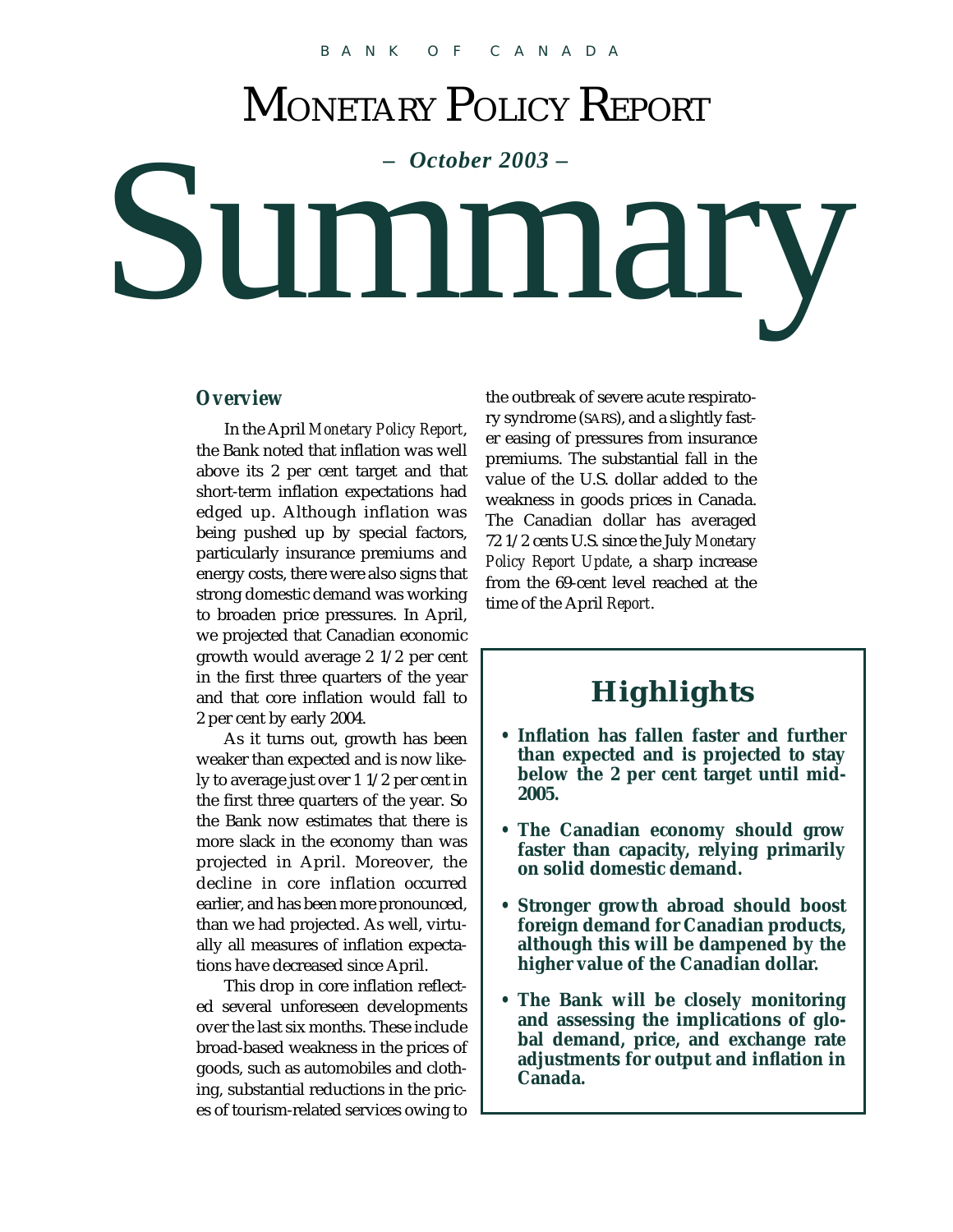It now appears that core inflation will stay below 2 per cent until mid-2005, reflecting the excess supply in the economy, more moderate rises in insurance premiums, and the remaining impact of the past appreciation of the Canadian dollar.

Against this background, the Bank has reduced its target for the overnight rate by a total of 50 basis points since the April *Report*, bringing it to 2.75 per cent. This action was taken to support a return to levels of economic activity consistent with an overall balance between supply and demand, with the aim of bringing inflation back to the 2 per cent target over the medium term.

Despite a weak second quarter and additional third-quarter shocks, such as the power blackout in Ontario, there have been a number of encouraging developments. Growth in final domestic demand has remained robust, and the adverse effects of some of the recent shocks are beginning to dissipate. The inventory adjustment, which began earlier this year, is largely complete. Global economic conditions have improved since the April *Report*, and recent data indicate that the anticipated recovery in the United States is taking place earlier and will be stronger than previously expected. Financial conditions are also supportive of growth.

The Bank continues to expect growth in the Canadian economy to strengthen during the fourth quarter of 2003 and through 2004. On balance, this expansion should be above the rate of potential growth, relying primarily on solid household spending and increased business investment. Stronger economic growth abroad should also boost foreign demand for Canadian goods and services, but this source of strength will be dampened by the higher value of the Canadian dollar.



There are risks to this outlook related to the timing and magnitude of global demand, price, and exchange rate adjustments to economic imbalances. In particular, there is uncertainty both about the likely changes in key global exchange rates and about their effect on the Canadian economy. There is also uncertainty about the sustainability of U.S. growth beyond mid-2004. The Bank will closely monitor and assess the implications of all these global adjustments for output and inflation in Canada.

### *Recent Developments*

It now appears that during the first quarter of 2003, the Canadian economy was operating just below its full production capacity. Statistics Canada has estimated that the economy shrank at an annual rate of 0.3 per cent in the second quarter, mainly reflecting a sharp drop in inventory investment and the effects of SARS, as well as the effects of an isolated case of bovine spongiform encephalopathy (BSE or mad-cow disease) on exports. While the impact of SARS began to fade in the third quarter, the effects of BSE continued to be felt, and activity was further reduced by a power blackout in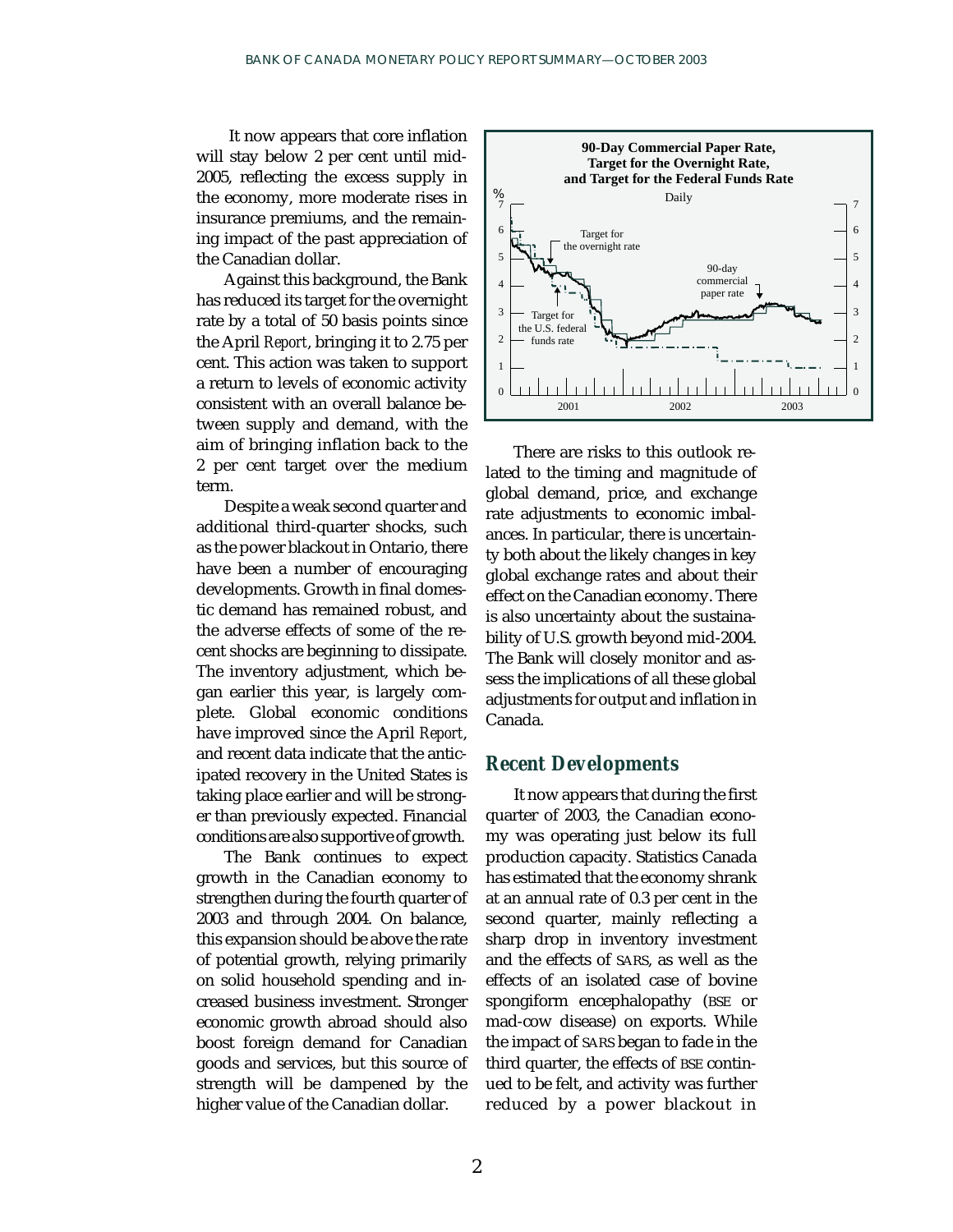

Ontario. The Bank expects growth in the third quarter to be about 2 1/2 per cent on an annual basis. All told, the economy is now operating with somewhat more slack than had been anticipated earlier in the year.

The Canadian dollar, which had risen to around 69 cents U.S. by April, has continued to appreciate over the last six months. This movement was largely the result of continuing broadbased weakness in the U.S. dollar but also reflected rising commodity prices and the relatively smaller amount of excess capacity in Canada.

In April, core and total inflation were well above the 2 per cent target. But both measures have fallen faster and further than projected in either the April *Report* or the July *Update*. Other measures of the trend of inflation have decreased over the same period and are very close to the core rate.

The drop in core inflation reflected several factors. Most important was the unexpected weakness in many goods prices, which stemmed partly from efforts by retailers to reduce undesired inventories. Downward pressure on goods prices also came from the substantial rise in the Canadian dollar and from declining world prices for many goods. Auto insurance

premiums have risen slightly less quickly than expected over the last six months. Prices of tourism-related services have fallen because of SARS, and beef prices have fallen because of BSE.

Total CPI inflation has come down even more rapidly than core inflation. The pace of annual increases in energy costs has eased with a reduction in the world price of crude oil, even though oil prices have not declined as much as had been assumed in April.

## *Prospects for Growth and Inflation*

On balance, the prospects for nearterm growth in the global economy have improved since the release of the April *Report*, and geopolitical uncertainty has decreased. However, as noted above, there are risks posed by imbalances in the global economy.

The near-term outlook for the U.S. economy is much improved. There have been clear signs of strength in the household and business sectors, as well as in defence spending. Continued stimulative monetary and fiscal policies will support activity in 2004. The Bank forecasts U.S. growth of about 2 3/4 per cent on an average annual basis in 2003 and about 4 per cent in 2004.

The economy in the euro area is still weak, but economic prospects for Asia look particularly bright, led by China and India. Japan's economy is also performing better than anticipated.

For Canada, recent indicators of domestic spending have been stronger than anticipated, with the housing sector remaining particularly vibrant. The effects of SARS should continue to reverse, leading to some rebound of activity in the affected sectors. Business investment should continue to grow, supported by the recent improvement